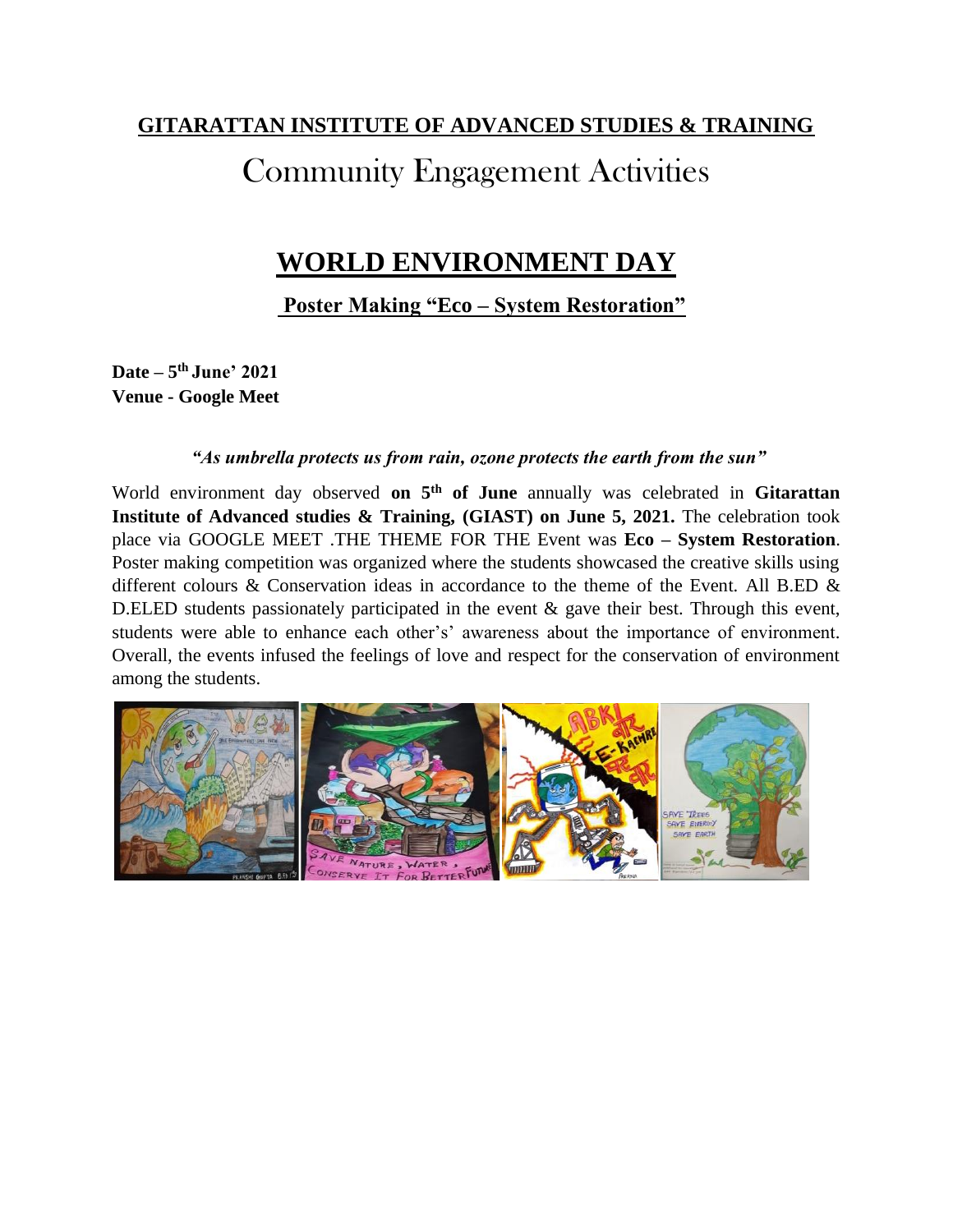

# **INTERNATIONAL YOGA DAY**

**THEME: "YOGA FOR WELLNESS"**

**Date: 21st June'2021 Venue: Google Meet**

> **"Yoga is not just a workout – It's about working on Yourself"**  -- Mary Glover

**On 21st June'2021, Monday,** International Yoga day was celebrated in **Gitarattan Institute of Advanced Studies and Training (GIAST) via online platform i.e. Google meet.**

Over the past one and a half year, Yoga has gained more importance due to the coronavirus pandemic, and accordingly the theme for **International Yoga Day 2021** was decided to be **"Yoga for wellness".** The event organized in the college witnessed an active participation of the B.ED & D.EL.ED Students 2021. Our renowned faculty Sir Gaurav Chandra initiated the event by enlightening everyone about the purpose of celebrating International Yoga Day annually since 2015, following its inception in the United Nations General Assembly in 2014. Yoga is a physical, mental and spiritual practice which originated in India.

Further, guided the students with the right procedure of Suryanamaskar along with the breathing techniques. He also befriended students with the 12 basic yoga postures. Overall the event emphasized on the all-round and the harmonious development of the students.